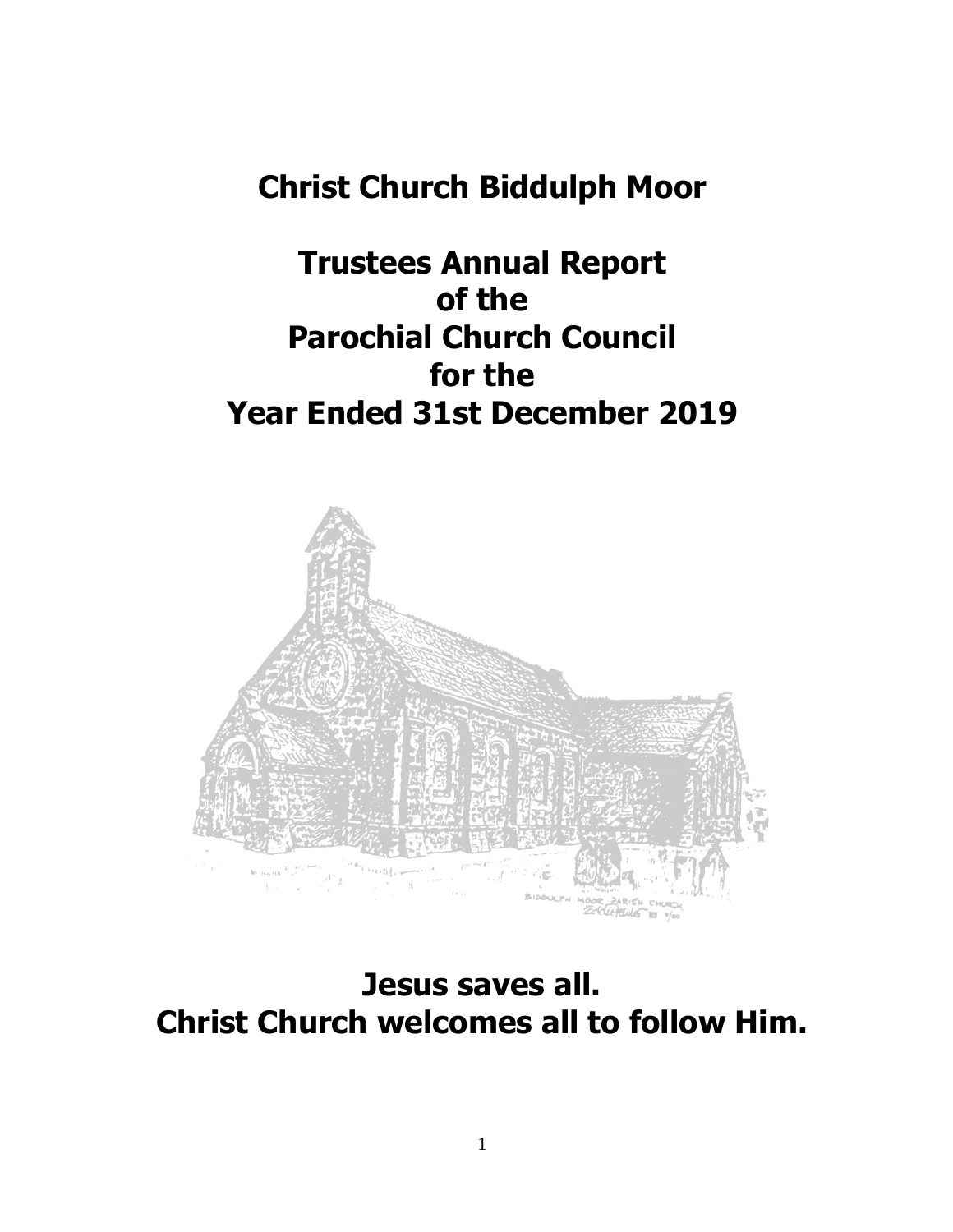# **1. Aims and Purposes**

Christ Church Parochial Church Council (PCC) has the responsibility of cooperating with the incumbent, the Reverend Darren Fraser, in promoting in the Ecclesiastical Parish, the whole mission of the Church, pastoral, evangelistic, social and ecumenical. The PCC is also specifically responsible for the maintenance of the church, church hall and school house in the Ecclesiastical Parish of Biddulph Moor.

# **2. Objectives and Activities**

The PCC is committed to enabling as many people as possible to worship at our church and to become part of the parish community here at Christ Church. The PCC maintains an overview of worship and makes suggestions on how the services can involve the many groups that live within the parish. Our services and worship put faith into practice through prayer, scripture, music and sacrament.

When developing the Mission Action Plan and planning the activities for the year, we consider the Commission's guidance on the Advancement of Religion for the Public Benefit and the supplementary guidance on charities for the advancement of religion. In particular, we try to enable ordinary people to live out their faith as part of the parish community through:

- Worship and Prayer; learning about the gospel and developing knowledge and trust in **Jesus**
- Provision of pastoral care for people living in the parish
- Missionary and outreach work

The Mission Action Plan focused on: prayer walking, links with Moor First School, church yard mission, opening of the church building, community use of the hall, churches together, outreach services and wider mission.

To facilitate this work, it is also important that the trustees maintain the fabric of Christ Church and its associated buildings.

# **Thought for the day by Reverend Darren Fraser** John 1:35-42

# **Reaching our full Potential**

Reaching our full potential can take a life time. I have been reflecting on the **patience** and **faithfulness** of God. There was a man named Simon, Simon was married (1 Corinthians 9:5), he had a fishing business with his business partners James & John (Luke 5:10). Simon was like many people; he had a wife, and worked hard.

When Jesus called Simon, he also changed his name to Cephas in Hebrew, but in Greek Cephas means Peter, and Peter means 'Rock'. Now this word 'Rock' is important and we will return to it shortly. After that first calling of Peter, it wasn't until Peter had another encounter with Jesus, did he decide to leave everything and follow Jesus (Luke 5:10-11). Peter was far from perfect, he was enthusiastic, strong willed, impulsive, and at times a bit brash. Now Peter spent 3 years with Jesus, and during that time there were lots of ups and downs. He seemed to be the one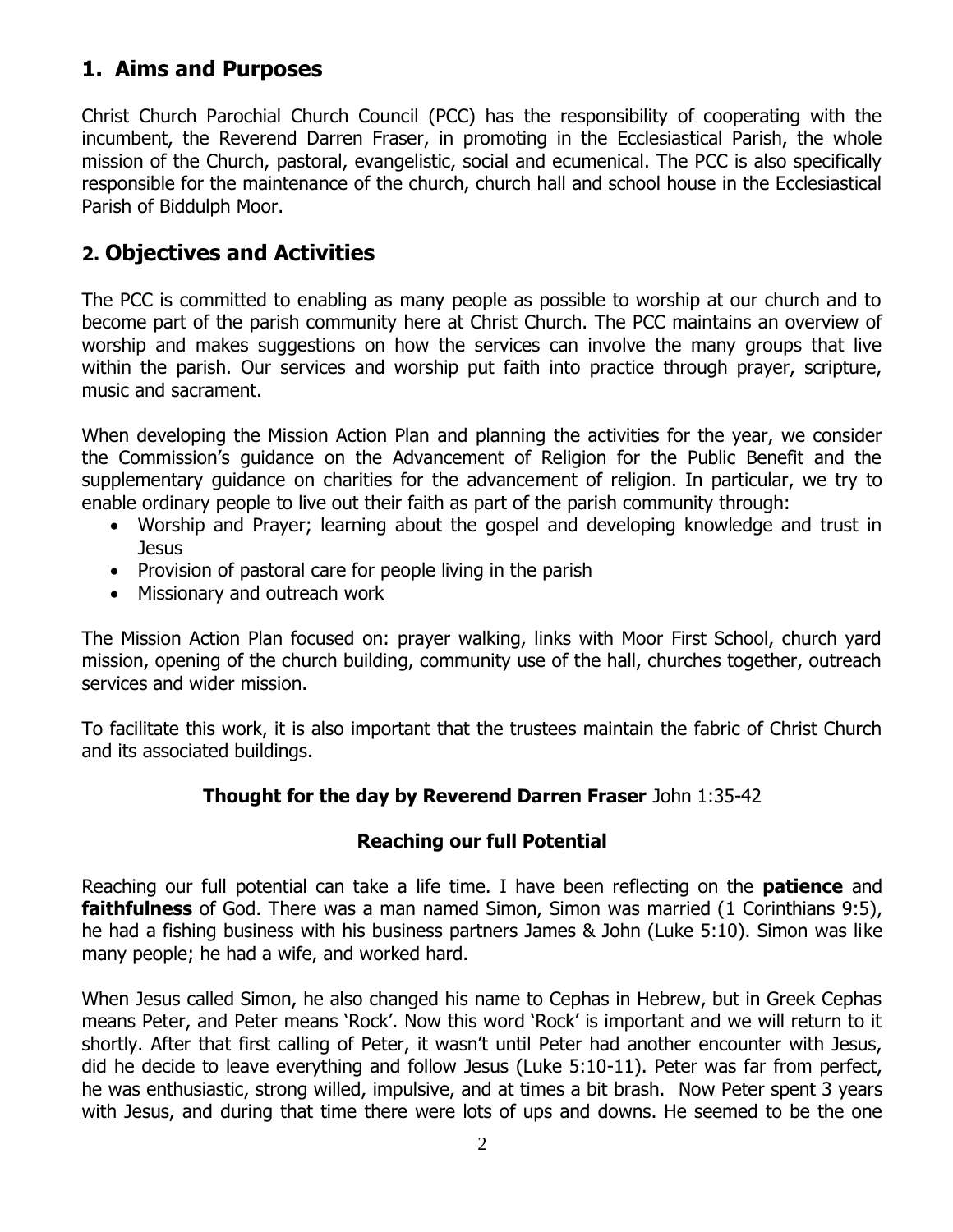who always put his foot in it. But Jesus never gave up on Peter, he was patient with him, and always remained faithful to Peter. Peter in spite of his imperfections carried on walking with Jesus as well. Even when Peter made a big mess of things, Jesus once reminded him that on Peter the Church would be built. Jesus said "On this Rock I will build my Church" (Matthew 16:18). I said the word Rock was important, because Jesus still believed that Peter would and could reach his full potential.

After the Resurrection and Ascension of Jesus, on the day of Pentecost we see Peter stepping into that full potential. Peter spoke about Jesus and His resurrection, and the power of God was with him. Around 3,000 new people believed that day, the Church was born, and it began to be built upon Peter 'Rock'. Jesus always keeps his promises; he was patient and faithful to Peter. There is lots more to say about Peter, but I would encourage you to read about Peter yourself in the Bible. Like Peter, we are all far from perfect, but the Christian faith believes in the Goodness of God. This God wants each of us to reach our full potential, along the way He is patient with us, and always remains faithful. There might be times when we feel like giving up because things are difficult. Let's keep on walking with Jesus, because we need to be reminded that he is patient and faithful, and never lets us go.

# **3. Achievements and Performance**

## Worship and Prayer

The PCC is keen to offer a range of services throughout the year that the community find both beneficial and spiritually fulfilling. During the Sunday mornings we offer different styles of worship; Morning Worship, Book of Common Prayer, and Holy Communion. These are well received by the regular congregation and visitors. Throughout the year we also hold special services celebrating Christmas and Easter and a memorial service. As a worshipping community we continue to reach out to people with the Good News of Jesus Christ. It's not always easy, but we continue to fix our eyes on Jesus Christ.

As well as the regular services, we make welcome those who choose to celebrate and thank God for the various milestones as they journey through life. Through Baptism we thank God for the gift of life, in marriage public vows are exchanged with God's blessing and funeral services, allow friends and family to express their grief and thanks for life which is now complete in this world and to commend their loved one into God's keeping.

We have still not reached a decision on a replacement for the Thursday Prayers, and Darren & Terry, would welcome ideas concerning the timing and format of such a replacement. Prayer is vitally important; the PCC will begin a conversation on how the Church might meet on a regular basis for prayer. In Acts 2;42, the early Church models something very important for each Church in every generation, it says " **<sup>42</sup>** They **devoted** themselves to the apostles' teaching and to fellowship, to the breaking of bread and to **prayer."** Prayer is something the Church did corporately together, and they were devoted to it. And as such the prayer life of our church is vital if we wish to reach the people of this village and breathe new life into our worship and witness. Terry and Darren ask for your personal prayers on this matter. We need to pray together for the future of our church.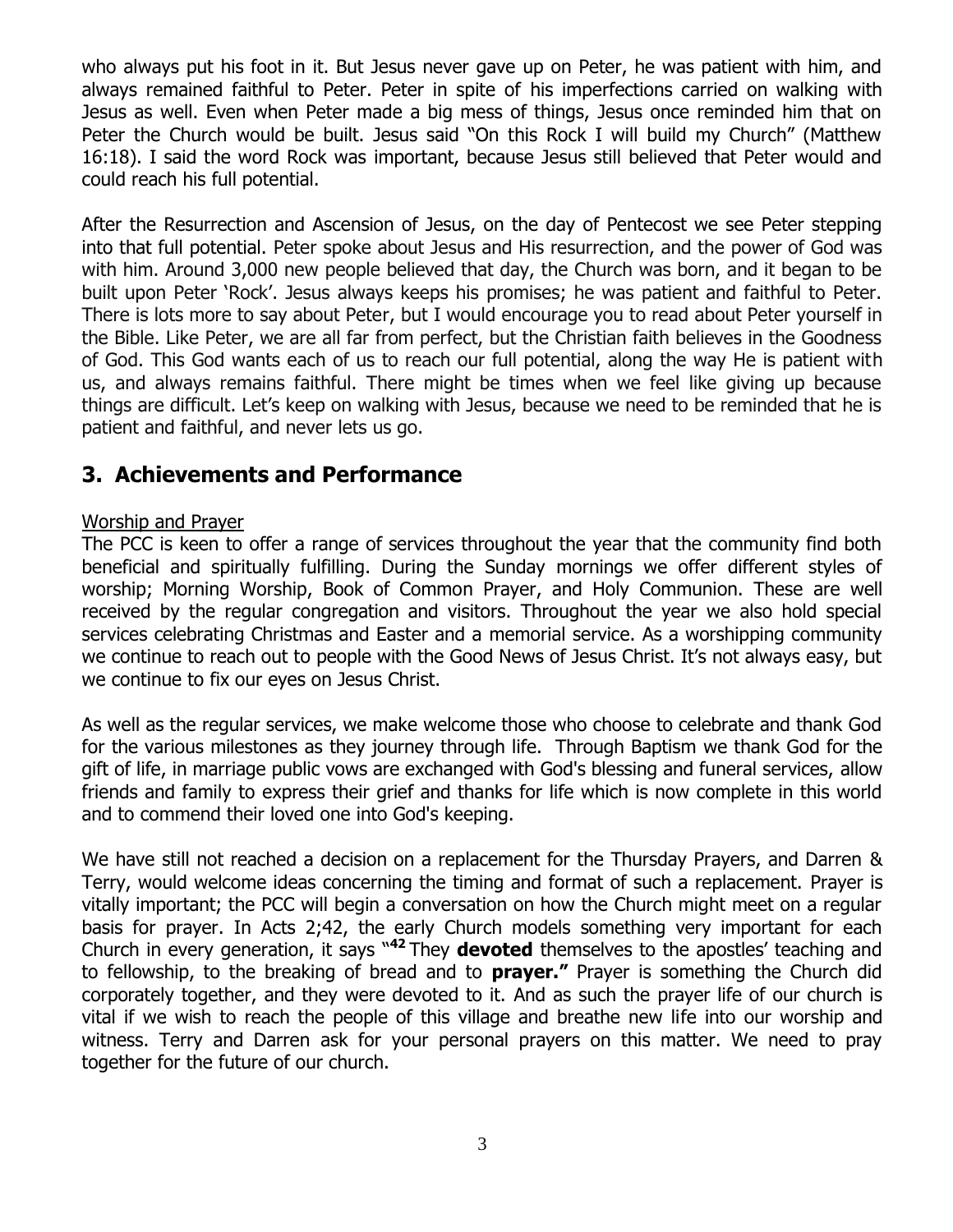At different times throughout the year, church members have placed flowers in the church in memory of loved ones, these being recorded on the flower rota kept at the back of the church. There were also occasions throughout the year when members of the church gave donations towards the cost of flowers. All of which have been gratefully received. Sadly, the church flower fund is not always in the greatest of health so any donations placed in the flower box at the back of the church would be really appreciated. For the special services, Easter and Christmas, flowers are bought to decorate and fill the Church. Thank you to those members of the congregation who gave donations towards these flowers. Sheila Hulme organised the flowers for Mothering Sunday with members of the congregation taken home a posy of daffodils for their mothers or in memory of their mothers – thank you Sheila. Offers of help and support with the flower arranging during Easter and Christmas would be very much appreciated. Anyone interested and would like to share in the yearly flower rota, please place your names on the flower rota at the back of the church or contact Pauline Dunn on 515491 or speak to her in church.

We thank Sheila Watson for bringing Christ Church into the  $21<sup>st</sup>$  century with our very own Facebook page! Have a look and see who you can spot?

The new Electoral Roll Officer is Sheila Watson who oversees the applications and ensures that at the end of every year the information is accurate. We offer our thanks to Nita Nicholls who was the Electoral Roll Officer for many years – thank you. The Electoral Roll officer also has to complete the six-yearly review, having taken place in 2019 the next one will be in 2025. Under the Church Representation Rules any lay persons are entitled to have their names entered on the roll if the person is baptised, or is aged 16 or over, and has made **one** of the following three declarations and duly applied for enrolment.

The first declaration is that the person is a member of the Church of England or of a Church in communion with it and is resident in the parish.

The second declaration is that the person is a member of the Church of England or of a Church in communion with it, is not resident in the parish, but has habitually attended public worship in the parish during the preceding six months.

The third declaration is that the person is a member in good standing of a Church which is not in communion with the Church of England but subscribes to the doctrine of the Holy Trinity and is also a member of the Church of England and has habitually attended public worship in the parish during the preceding six months.

There are currently 34 names on the electoral roll the recent review resulted in six names being removed from the roll, either due to being deceased or no reapplication. Application Forms for enrolment can be obtained from Sheila. In order for a person to be entitled to attend the annual parochial church meeting and to take part in its proceedings, an Application Form must have been completed.

The average attendance, as measured by those attending in October, was 16.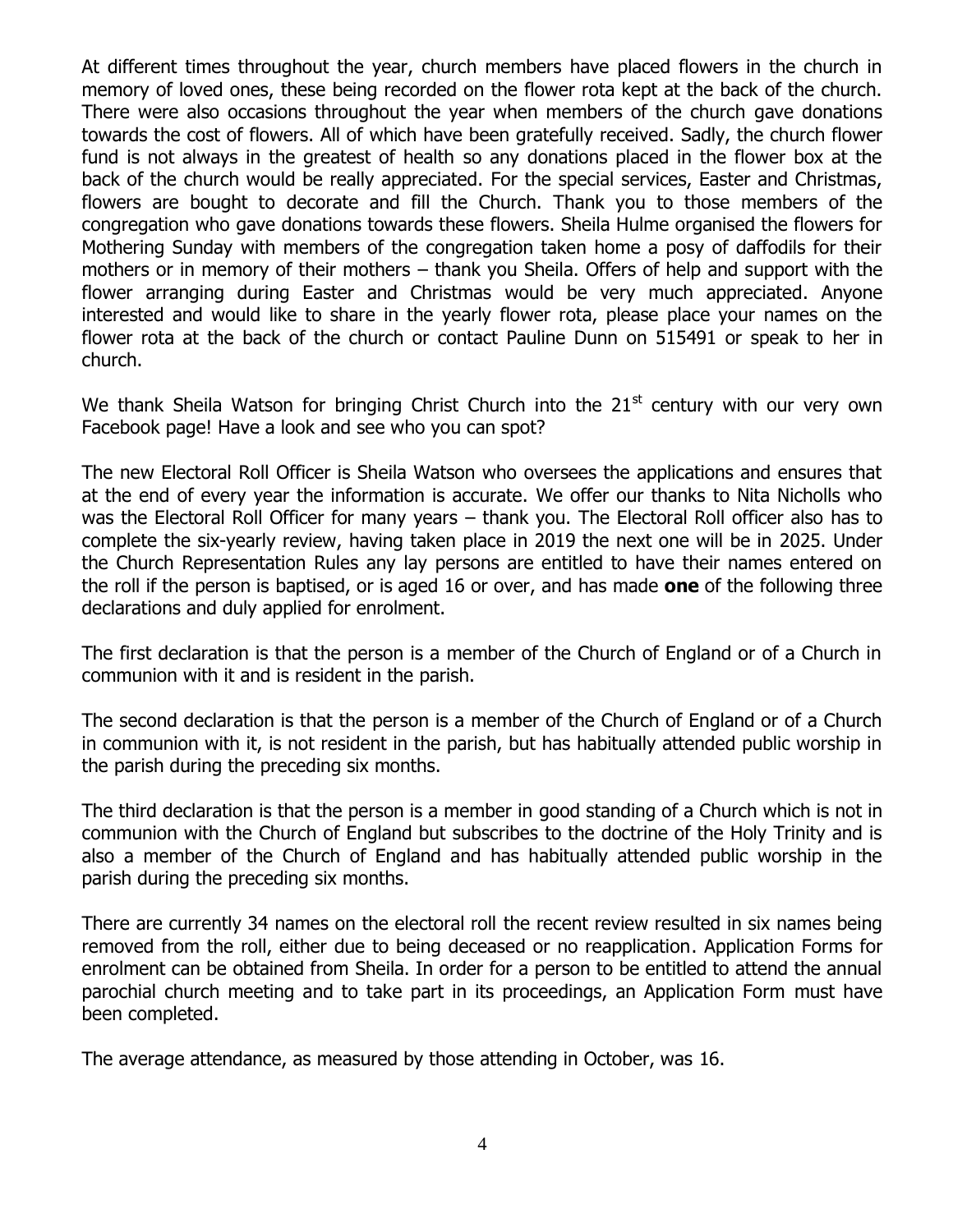## Church Wardens (Officers of the Bishop)

At last year's APCM two 'novice' church wardens were appointed to these positions. Anne Gadsden & Heather Shutt both, along with Darren, attended the Archdeacon's Visitation where solemn declarations were made before being formally admitted to their terms of office. Church Wardens are elected annually however there is an understanding that wardens may serve for between three and five years. Anne & Heather have very hard acts to follow in Nita Nicholls, Margaret Ridgway and Hilary Williams who discharged their duties to very exacting standards over many years!

As officers of the Bishop, if he were to visit, the Church Wardens would walk in front with their staves, which are the symbols of their office. They co-operate with Reverend Darren Fraser in all matters concerning the well-being of the parish, they should represent the laity and be active and useful members of the PCC. They should 'use their best endeavours, by example and precept to encourage the parishioners in the practice of true religion'. They are also charged with maintaining 'order and decency' in the church and churchyard especially during the time of public worship. However, it is not suggested that their staves are used for this!

#### Deanery Synod

The deanery is a strategic mission unit in the diocese, and the deanery synod acts as a vital link between people in the parishes (the PCC), the diocese (diocesan synod) and the Church of England nationally (General Synod). Over the year the following subjects were considered; 'The Diocesan Vision for 2019' - Archdeacon Matthew Parker was the speaker, 'Confident in the Gospel' - Reverend Darren Fraser was the speaker, 'Vocations Training' - Reverend Frances Wilson was the speaker and 'Knowing and Loving our Communities' - where Bishop Geoff spoke. There is a vacancy for at least one Deanery Synod member so please give this opportunity some thought and prayer.

#### A personal reflection

As our most senior member, celebrating her 90th birthday in January 2020, Mary Hall was invited to share her memories of Christ Church and what her faith meant to her.

Mary said that she has attended Christ Church for as long as she can remember, attending the morning service and Sunday School in the afternoon and then as she was older attending the evening service as well! She says that she was expected to go  $-$  'you didn't please yourself'. For the Harvest Festival Service, called the Church Harvest Home, Mary can remember visiting the local houses with her sisters asking for gifts for the church, they received so much they were able to fill a clothes basket full of produce. Mary was confirmed on March  $11<sup>th</sup> 1944$ . From then on, she helped at the Sunday School and became a Sunday School teacher. Mary fondly remembers the Sunday School anniversaries with so many children and reflects on the sadness of not having a Sunday School for the children anymore. Mary is a regular and very valued member of the church and says she will continue to attend for as long as she is able. Her favourite hymn is 'There is an eye that never sleeps' saying that the words are just so beautiful and she recalls her mother's favourite hymn as being 'Oh my Saviour hear me'. Mary's favourite bible reading is Ecclesiastes Chapter 3.

'To everything there is a season, and a time to every purpose under the heaven; a time to be born, and a time to die; a time to plant, and a time to pluck up that which is planted; a time to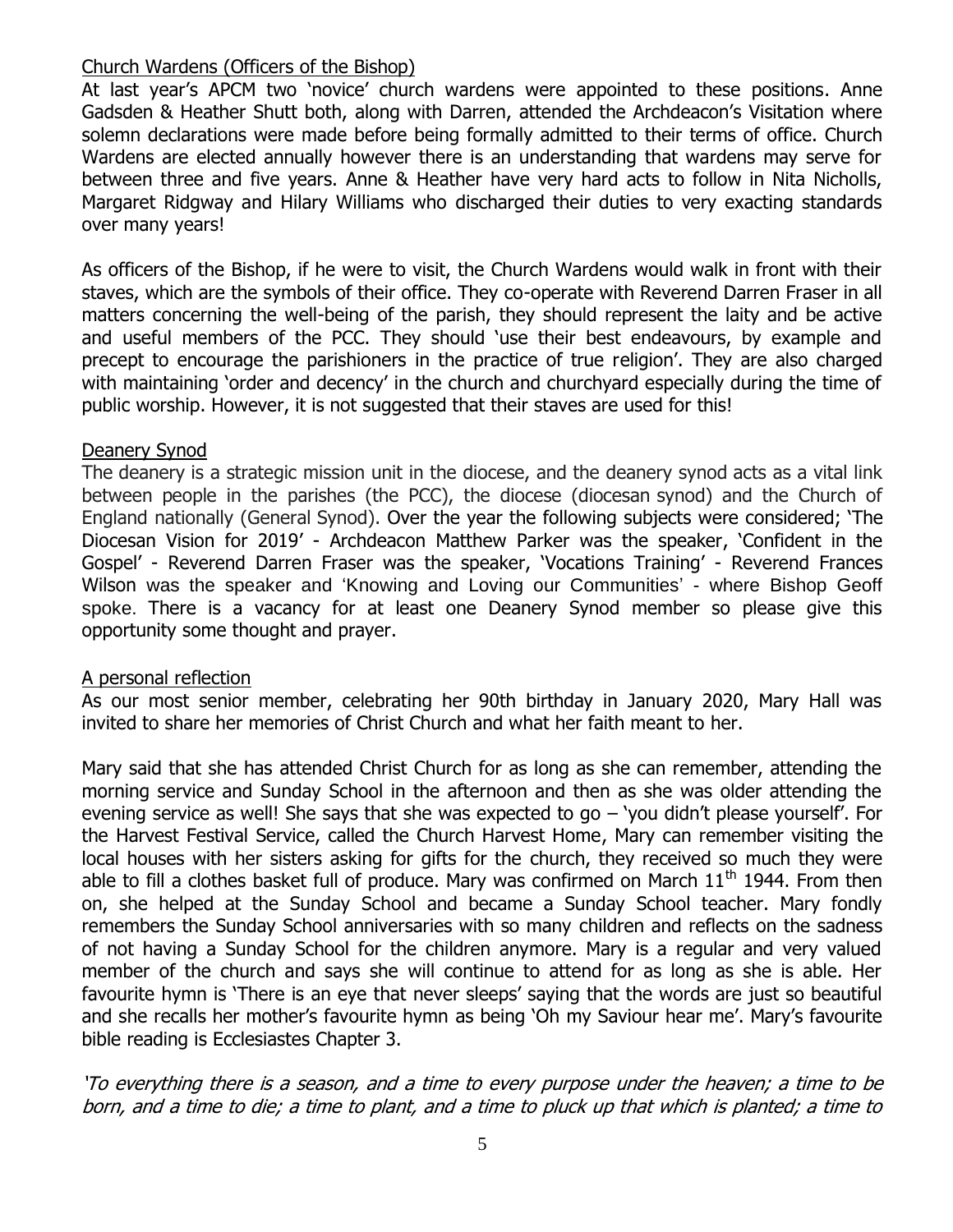kill, and a time to heal; a time to break down, and a time to build up; a time to weep, and a time to laugh; a time to mourn, and a time to dance; a time to cast away stones, and a time to gather stones together; a time to embrace, and a time to refrain from embracing; a time to get, and a time to lose; a time to keep, and a time to cast away; a time to rend, and a time to sew; <sup>a</sup> time to keep silence, and a time to speak; a time to love, and a time to hate; a time of war, and a time of peace.'

When asked what one thing would she rid the world of Mary replied – cancer. Mary offers her best wishes to all the congregation and thanked everyone for their kind wishes on her  $90<sup>th</sup>$ birthday.

## Church grounds and buildings

Last year was a drier year for ground work and the going wasn't as tough, thank you Lord. All machines were cleaned and maintained early on in the season, along with a good tidy out of the church hall shed. Once again, the Japanese Knot weed in the church grounds, church house grounds & Glebe grounds needed further attention. The Knot weed in all of these areas is now being dealt with by Andrew Pickin who will continue to work with us over the coming years. Andrew has also agreed to be contracted to take on the cutting and pruning of all the hedges, bushes and trees throughout the church grounds. Needless to say, this will add to the cost of the groundwork. But we offer our grateful thanks to Andrew for all his work.

The grounds team continued to clear and check all grids around the church, and yet again the church cellar flooded. It is a problem that the council are aware of and we rely on them to clear the storm drain in the main road. After contacting both Councillor Ian Lawson and Karen Bradley MP they were able to help in getting the problem resolved. However, as a consequence to the flooding we have had to clear the sludge which had collected at the bottom of the cellar steps and blocked drains around the grounds.

The badgers still cause some damage around the church yard and appear to be getting quite numerous. Anne & Jeff Walker and Mike Ward cleared the pampas grass that the badgers were using to line their setts. New notices were placed around the church yard explaining what is and is not accepted by the Diocese. The full church yard regulations are available on the website and on the notice board in the porch. We also continued to hand out prayer cards to relatives who visited their loved one's graves, these were always accepted with grateful thanks and this procedure will be continued.

Many thanks should go to Anne Walker, Michael Ward and Andrew Pickin for their work in helping with the upkeep of the church grounds. Grave mounds and marker stones were laid and tidied by the groundwork team, along with maintenance of the Glebe ground. The grounds always require much work throughout the year, removing Christmas wreaths, mowing, graves requiring attention, hedge and tree pruning. We are always thankful to receive donations or offers of help towards the maintenance of our church grounds. If you would like to be part of the groundwork team, we would very much welcome you to the team. We usually meet on Tuesday or Saturday mornings during the season, February – November. Please contact Kevin Dunn on 515491.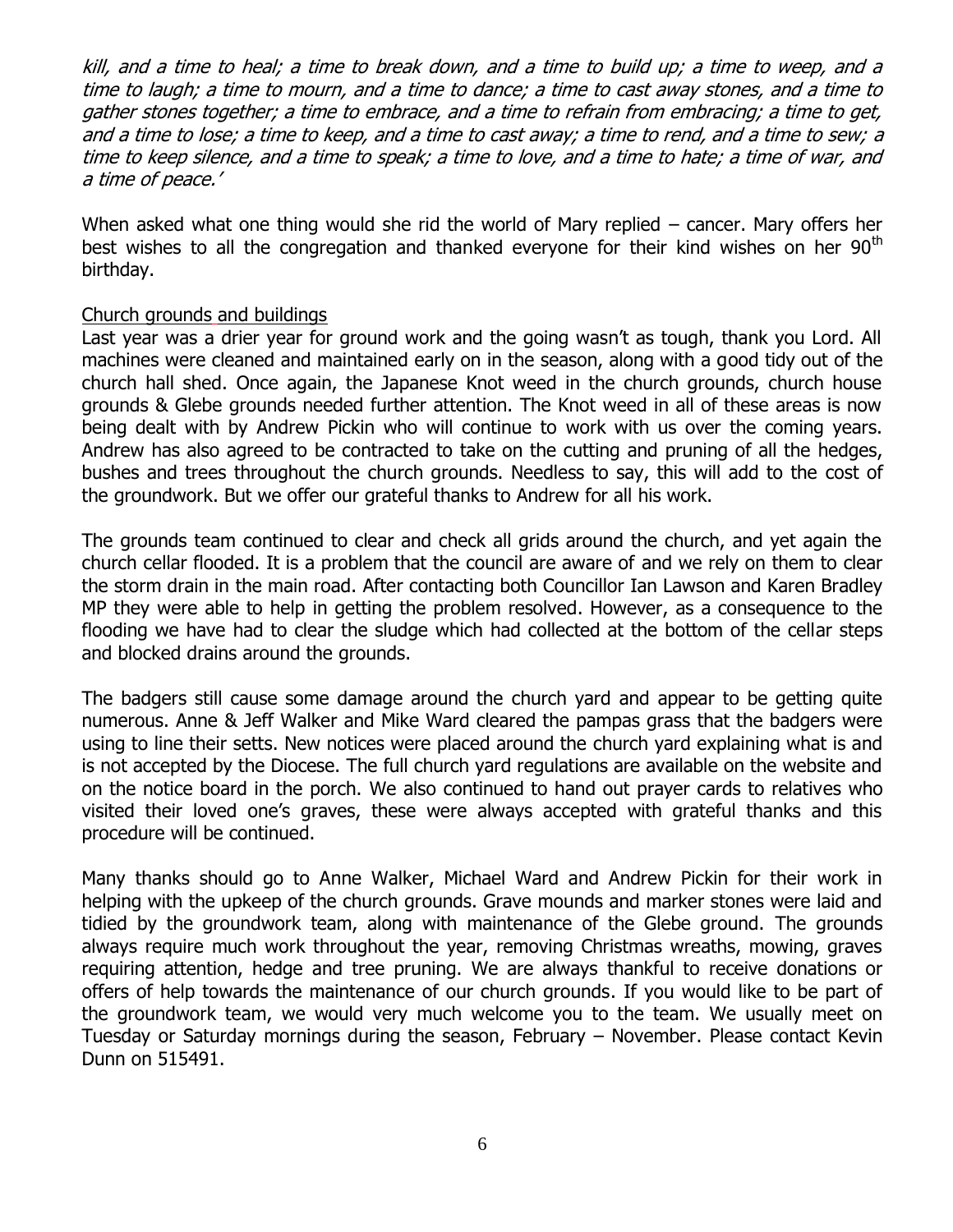Our continued thanks go to Elaine Haddock as she opened the church every Tuesday, Thursday and Saturday between the hours of 10.00am and 4.00pm, regardless of what the weather threw at her! Several visitors signed the book with the Thomson Family signing the book recording that they were descendants of Reverend Herbert Blackmore who was the minister from 1902 – 1905.

The annual check of the fabric of the church building continues to endorse the findings of the Quinquennial Inspection of 2016 that reported that 'the Church is maintained in excellent condition by the Parish'. However, there are a number of actions identified that require attention and the intention is to address the most urgent of these this year, 2020. Regular Health & Safety checks have been undertaken by the churchwardens ensuring that all safety procedures are in place for example, First Aid boxes, Fire Safety Equipment and storage of hazardous substances etc.

The church hall continues to be used regularly by the local community with the Rainbows and Guides holding their meetings on Tuesday evenings during term time. The Partially Sighted Lunch Club used the Parish Room from February through to November on the first Wednesday in the month. Mr Bill Woodward is the coordinator for this club.

Dance Exchange have continued using many of the hall facilities. They meet on Wednesday and Thursday evenings. It was lovely to see them taking part in the Well Dressing in 2019 and hopefully they will be back this year. In January this year they took part in "Masters in Line Blackpool Competition", and were awarded with four  $1<sup>st</sup>$  prizes, two 2<sup>nd</sup> prizes and one 3<sup>rd</sup> prize, so well done to all concerned!

The hall has been used for several funeral teas, children's parties and a school disco. The petallers' and maypole dancers used the hall as they prepared the tableau and practiced the maypole dancing. The Biddulph Moor Community Association also used the Parish Room during the summer months. So, all in all the hall was put to good use by the local community  $-$  thank you.

The heating in the hall has proved quite troublesome over the past year so the funds raised will soon be put to good use as we start phase 1 of the refurbishment, replacing the pipework and radiators to the heating system. During 2019 we raised  $£6,300$ , far short of the  $£100,000$ required for the full refurbishment, but little by little we are getting there. Your prayers and donations have been much appreciated as we continue with our fundraising efforts to refurbish the hall to improve the facilities for the church, the village and the wider community.

We once again thank Heather and David Shutt for all their hard work, Heather as the manager and David as the 'handy man'. We also thank Pam Murray who is the booking clerk and Sheila Hulme who is the cleaner, ably supported by Jane Hall, all who play an important role.

#### Fundraising events for the Hall refurbishment.

Throughout the year we have continued to receive donations in response to the Makeover Appeal for which we are very grateful. Particular thanks go to Bill Ridgway and the local historical societies who have put on several evenings, gifting part of the monies taken on the evening to the Makeover Appeal. Bill also kindly gifts the fee made on his book sales.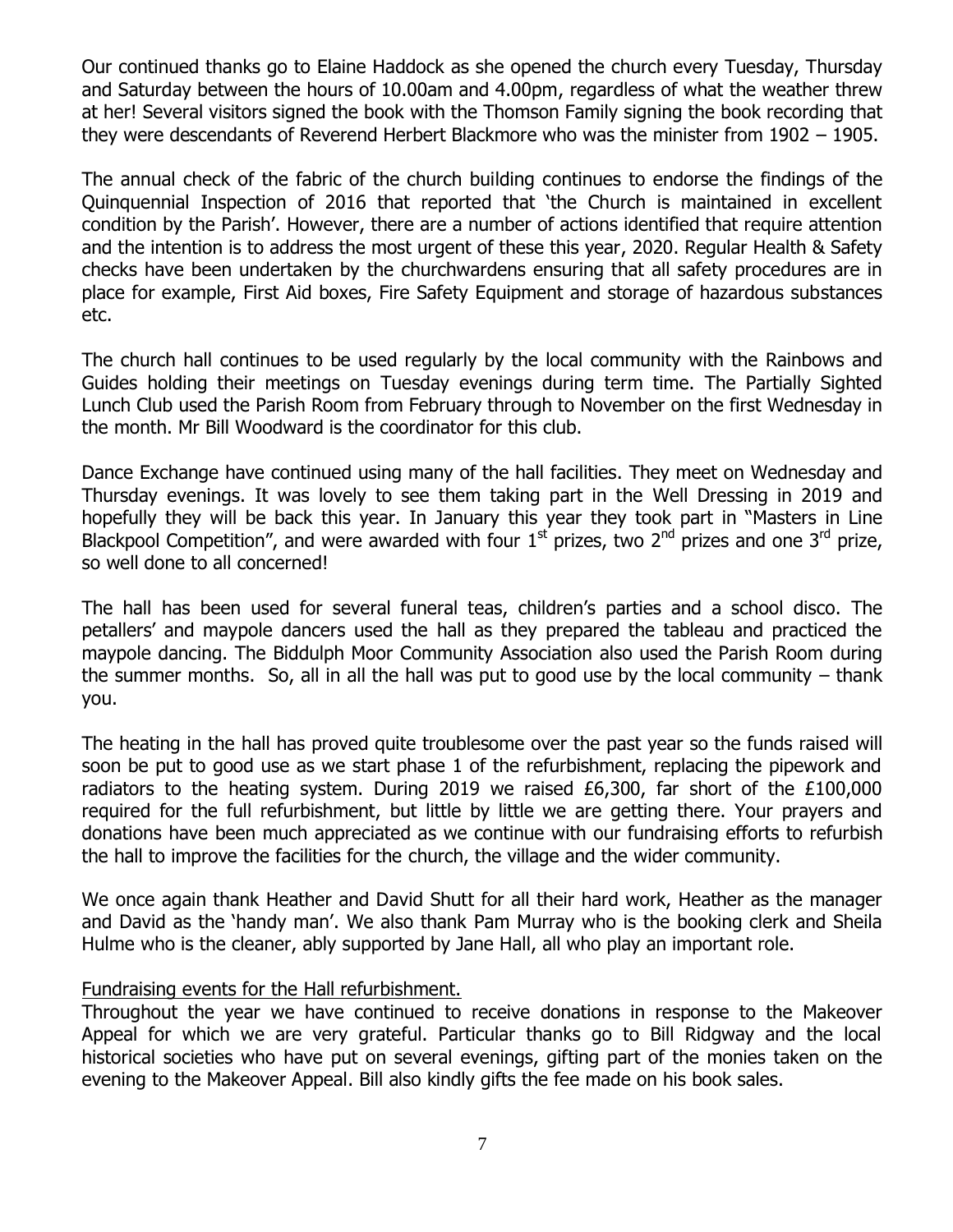Anne Gadsden, ably supported by many members of the congregation, coordinated a hugely successful 'Garden Party' which was well attended despite the weather not being too kind on the day. Our MP Karen Bradley opened the event, with the Deputy Mayor and Mayoress also joining everyone on the day. Pointons Nursery supplied the shrubs on a sale and return basis and the bric-a-brac stall was a huge success. The lovely refreshments, drinks and fellowship were enjoyed by all. Later in the year we had a pie and peas supper with a brain teaser of a quiz! David Shutt provided the catering and Terry Williams set the quiz. This was also very well attended, with people asking 'when and what will the next event be?'

#### Pastoral Care

Some members of the parish are unable to attend church due to sickness or age. Pauline Dunn and Reverend Darren Fraser offer pastoral care keeping in touch by phone, sending a get well card or in some instances visiting at home or in hospital. Pauline has also delivered prayer booklets and prayer cards to those in need of support which they have found very comforting. This is a gesture we know is greatly appreciated and which will continue. Please contact Pauline on 515491 if you know of anyone who needs such support or let Darren or Terry know if they would like to be mentioned in the weekly intercessions.

#### Mission and evangelism

Since September 2012 CCBM has continued to support the Stoke on Trent Foodbank which operates from the Community Fire Station in Hanley. Donations are accepted there, at Blurton Methodist Church, Wesley Hall Methodist Church in Sneyd Green and English Martyrs Church in Biddulph. The members of Christ Church congregation have been most generous in making regular weekly donations of dry grocery items for the Foodbank. The items have included, tea, coffee, fruit juice, sugar, tinned meat, vegetables, soup & fish, biscuits & confectionery, cereals, rice and pasta. Between January to December 2019 Christ Church donated just under 177 kg of food and the total donated since the start is just under 1.7 tonnes (1,659 kg). Stoke on Trent Foodbank now has 16 distribution centres open across the City. From January to December 2019 the Foodbank issued 13,169 food packages. Thank you to Mike Ward for continuing to be the link person.

The church continues to support the work of several missions and charities. Each year the PCC considers which missions to support and how much of a percentage of the planned giving should be given to each. As with other years the Church Pastoral Aid Society, the Church Society, Crosslinks, and GMI-UK benefited from our tithing. The Church Pastoral Society is the largest independent patron in England responsible for nearly 700 churches of which Christ Church is one. They supported the benefice with the appointment of Darren over seven years ago – where has that time gone? The congregation also support Gideons UK and the Leprosy Mission. We thank Terry Williams and Anne Walker respectively for overseeing this aspect of our missionary giving. Last year the Lenten Giving supported The Bishop's appeal.

#### Christian Aid and the Staffordshire Historic Churches Trust

This year has been a good year for the Christian Aid sponsored walk around Tittesworth Reservoir as over one million pounds has been raised since its start in 1991. In March last year Christ Church members sponsored Anne & Jeff Walker to the value of £160. In September Anne & Jeff also took part in the Staffordshire Historic Ride and Stride. £125 was raised and thanks to your generous sponsorship £62.50 has been returned by the Trust to the church and this went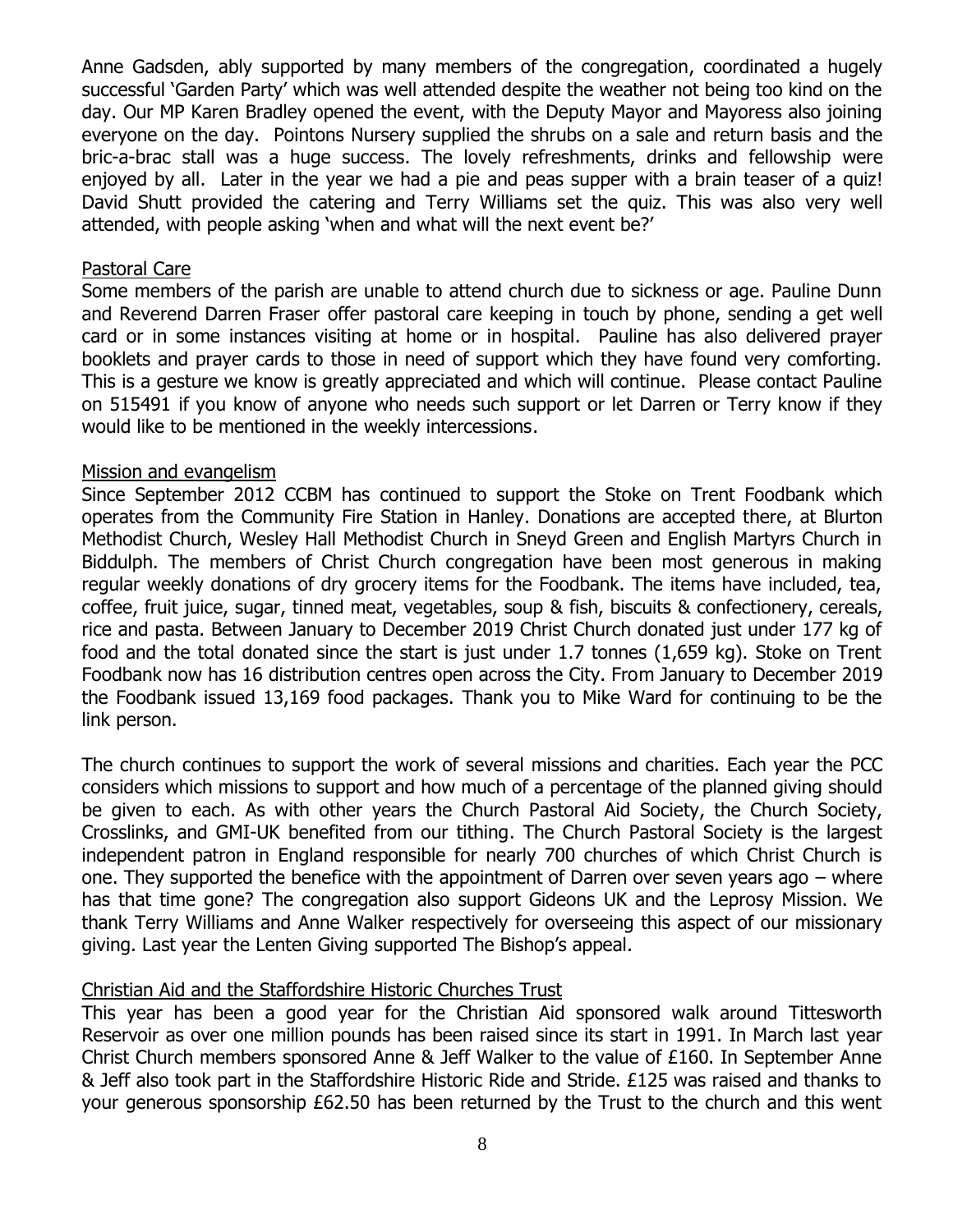into the Makeover Appeal. Anne also collects and banks The Leprosy Mission money; this year Christ Church was invited to Lichfield Cathedral for the Christmas Carol Service and five folks were able to attend. A lovely evening was had by all with a big thank you to Heather Shutt for being the driver! Anne offers huge thanks to all her friends who have supported her over the years and continue to do so.

#### Link to Hope Shoe Box Appeal

Each year Christ Church supports the shoe box appeal coordinated by Joan Hulme & Jacob Davies from St John's. Here is an excerpt from the Link to Hope newsletter. "To every one of you who took part in the Shoebox Appeal we want to say a big Thank You! You sent 37,400 amazing shoeboxes of love to people that can never repay you. Vulnerable communities that now know that someone loves them. Each year shoeboxes are delivered to Romania, Bulgaria, Moldova and Ukraine. We send a small team to one of those locations to help give your shoeboxes out and to report back what they have seen. This year it was Iasi, in Romania. Here is a diary entry from one of those handing out the boxes.

'We head to another village called Negresti. We are split into two groups and go house to house giving out shoeboxes to a village that has never received them before. Although our leader has been working for a long time in the village our first reception was icy as the lady did not understand why strangers would be trying to give her a gift. However, as the afternoon wore on people became friendlier and friendlier and were delighted that someone was thinking of them. One little boy in particular spotted us from inside his house and ran at the window and glued himself to it 'Cadeau, cadeau' (present, present) he kept saying. We were invited in and he loved everything that was in his box.'

#### Ecumenical relationships

This Christmas the church and other communities of the village were invited to support Hilltop Methodist by decorating a Christmas tree that represented themselves. Pauline Dunn with the support of Anne Walker and Kevin Dunn decorated the tree with decorations that highlighted the various features of our beautiful Church. The tree was displayed at Hilltop and returned to Christ Church for the Christmas services. Thank you, Pauline, the tree looked beautiful.

Christ Church is a member of Biddulph Churches Together, which include English Martyrs, Hill Top Methodist, Life Stream, New Road Methodist, Oasis, St John's and St Lawrence's. Biddulph Churches Together continues to grow together in unity and to reach out across the communities with various mission activities such as the Silent Disco for the Alternative Hallowe'en and the Open Café on the Town Hall steps.

The Biddulph Moor Churches Together once again held a Good Friday service at the Cross on the green in the village centre and afterwards delivered Easter eggs and cards to the village. These were gratefully received by all. The churches also provided free coffees and mince pies at the Switching on of the Christmas Lights, with the community singing provided by Oasis. As ever there was a beautiful nativity scene at the heart of the village reminding all of the true meaning of Christmas. Thank you to Councillors John Jones and Dave Hawley for ensuring that the nativity scene remains a focus.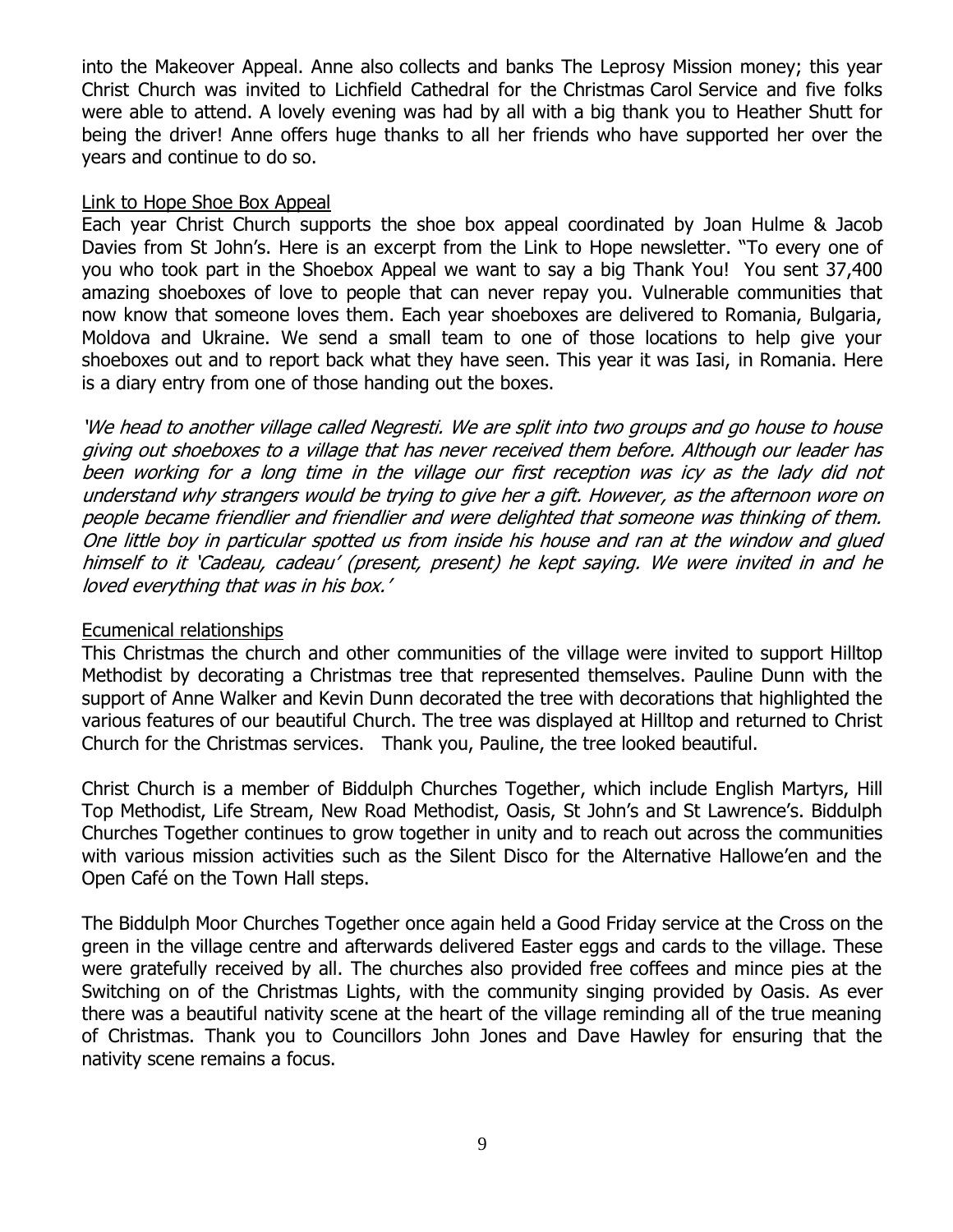The Ministers also meet regular together to pray and support each other with fellowship. The meetings of Biddulph Town Council continue to be opened with prayers and the ministers of the various churches have a rota for leading these.

## Gideons UK

This year there have been great changes here in the British Isles in regard to this organisation. The Charities Commission has ruled that if the Gideons continues with its present policy of refusing to accept ladies as full members in their own right then the organisation can no longer claim charitable status. This has forced the British Gideons into, in my view, a long overdue change. Gideons UK is now no longer a men only organisation!

Unfortunately, this has had long reaching consequences. The American led Gideon Cabinet has expelled the UK from the organisation and has also taken legal action to prevent us from using the name "Gideons" and from using the official logo of the jar with the flame which has become so well known. They have also excluded us from and international outreach initiatives and refuse any monetary support from us to help with the work! The UK is determined to continue in the work of scripture distribution in much the same way as we have always done but we now need to find a new name and a new logo.

Terry still finds it difficult to attend the meetings but hopes that this will not continue for much longer as his leg continues to heal. Despite his lack of attendance, he has once again been elected as Chairman of the branch. We look to have a challenging year ahead. Despite recruiting one more member this year we are still overstretched in trying to meet the need.

Once again scriptures were handed out to young families at the switching on of the Christmas Lights on the moor this year. Any ladies fancy becoming a Gideon? (or whatever our name turns out to be)

# **4. Financial Review**

The total receipts on unrestricted funds were £36,780 of which £19,701 was unrestricted voluntary donations, with a further £2,000 from Gift Aid. Restricted donations of £6,520 were also received for the Hall Makeover Appeal all are detailed in the Financial Statements. The church hall is regularly hired and the church house continues to be let, which provided a gross income of £12,308. Sadly, and worryingly the planned giving through envelopes and banker's orders **decreased** by £2,368.

£35,632 was spent from the unrestricted funds to provide the Christian ministry, including the contribution to the diocesan parish share of £20,359, this largely provides for the stipend and housing for the clergy. The sum that the churches in the deanery have to find is shared between the churches according to a formula that is based mainly on a head count of the congregations.

The net result for the year was an excess of receipts over payments of  $£1,148$  on unrestricted funds. Adding bank and deposit balances brought forward at the beginning of the year, the balance carried forward at 31st December totalled £26,711 of which £19,410 is designated to the church hall, church house and church yard.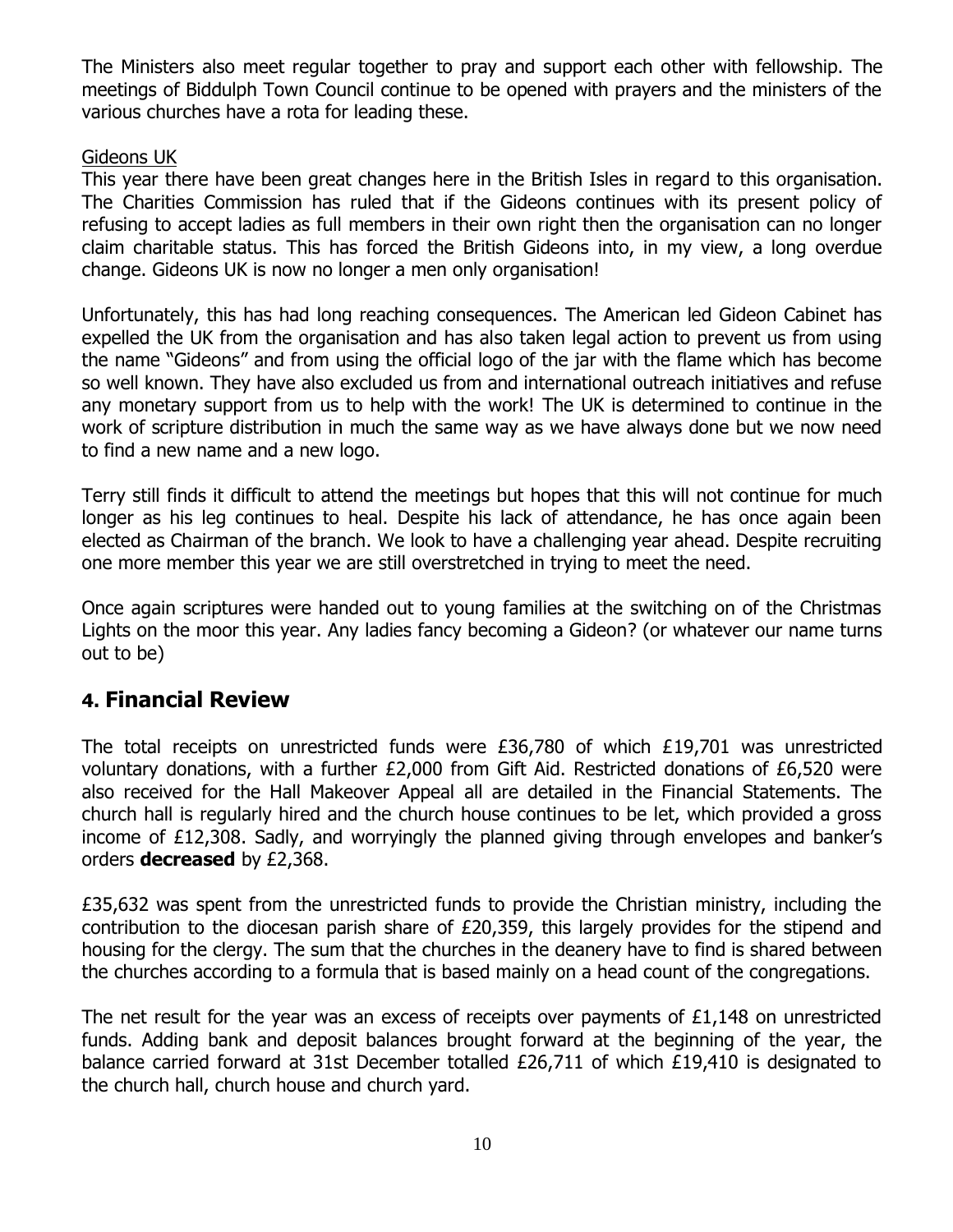It is the policy of the PCC to invest some of the funds with the CBF Church of England Deposit fund. The balance in this high interest account is £13,778.85.

As ever Christ Church needs your prayers and financial support to ensure its continuing life and work in the local community. We operate an envelope scheme for weekly giving, some members use Giving Direct or monthly payments such as Direct Debit, Standing Order or Faster Payments. Giving in this way secures a regular income and reduces the amount of time required by the counters and the treasurer in opening envelopes, counting and banking cash. The church is able to claim gift aid on any cash donation of up to  $E20$  as well as those who gift aid. We thank all who give regular gifts of time and or money.

If you use the envelope scheme and are unable to attend church regularly please remember we still need your support, kindly fill in the envelopes for the Sundays missed and bring them the next time you attend church or ask someone to bring them for you or consider Giving Direct or monthly payments. If you are not part of the envelope scheme or wish to give on a monthly basis please contact the Church Treasurer; Anne Gadsden 01782 515023 or via e-mail [anne.gadsden@btinternet.com](mailto:anne.gadsden@btinternet.com)

# **5. Structure, Governance and Management**

The method of appointment of PCC members is set out in the Church Representation Rules. At Christ Church the membership of the PCC consists of the incumbent (the Vicar), two churchwardens and members elected by those members of the congregation who are on the electoral roll of the church. All the congregation are encouraged to register on the Electoral Roll and stand for election to the PCC.

The PCC members are responsible for making decisions on all matters of general concern and importance to the parish including deciding on how the funds of the PCC are to be spent.

The eleven PCC members met five times during the year with an average level of attendance of 72%. We discussed such matters as worship, mission and outreach work, fabric and finance. A book of minutes is available for inspection. The most recent minutes are always available at the back of the church. A copy of each of the PCC, Extraordinary General Meeting and Annual Parochial Meeting (APCM) minutes is posted on the church notice board, inside the porch, for the information of all members of the congregation.

The Health & Safety officer and others with areas of responsibility carried out the bi-annual Health & Safety checks using an itemised check-list showing that all concerns were addressed where possible. The terrier and inventory were checked and everything was found to be in order. An electronic version of this has been created along with a database for all the burials in the church yard.

Towards the end of 2019 John Pickford offered to take on the role of Health & Safety Officer. The handover has been completed and John has agreed to attend the PCC meetings to report on matters relating to H&S. We thank John for this very kind offer and look forward to working with him.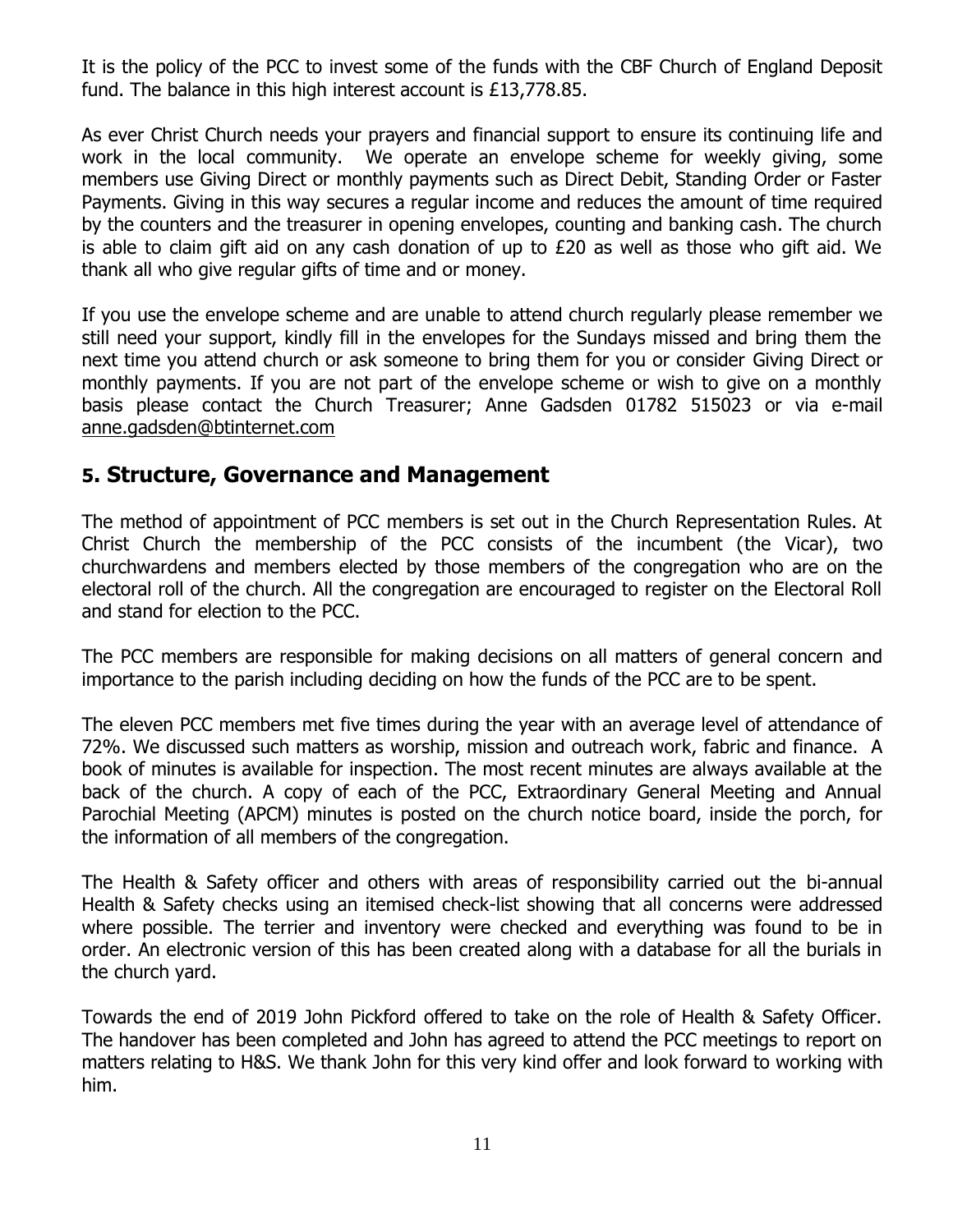## Volunteers

The PCC would like to thank all the volunteers who work so hard behind the scenes without whom the church would find it hard to function. Their dedicated and loyal support enables the PCC to present a very clear statement and witness of faith, plus a well kept and welcoming church & church yard that are a great witness to the village. In particular we want to mention Anne Gadsden who has helped us all to understand the church's accounts and its finances.

# **6. Reference and Administration Information**

The Parish of Christ Church Biddulph Moor is in the Deanery of Leek, the Rural Dean is Brian Statham of Milton Parish Church. The Archdeacon is Matthew Parker, in the archdeaconry of Stoke-on-Trent. Michael Ipgrave is the Bishop of Lichfield. Geoff Annas is the Bishop of Stafford and Justin Welby is the Archbishop of Canterbury.

The PCC is a body corporate (PCC Powers Measure 1956, Church Representation Rules 2006) and a charity currently excepted from registration with the Charity Commission.

## **Christ Church Biddulph Moor**

Church Lane Biddulph Moor ST8 7HU

# **Rev. Darren Fraser** (01782 512240)

The Vicarage, 62 Park Lane Knypersley ST8 7AU

#### **Church Warden** (01782515023)

Anne Gadsden 50 Farmside Lane **ST8 7LY** 

# **Church Warden** (01782 510661)

Heather Shutt 'Inglenook', Woodhouse Lane ST8 7RN

# **Independent Examiner**

Beaumont's Chartered Accountants 29-31 Moorland Road Burslem ST6 1DS

#### **Bank**

**TSB** King Street Biddulph ST8 6AZ